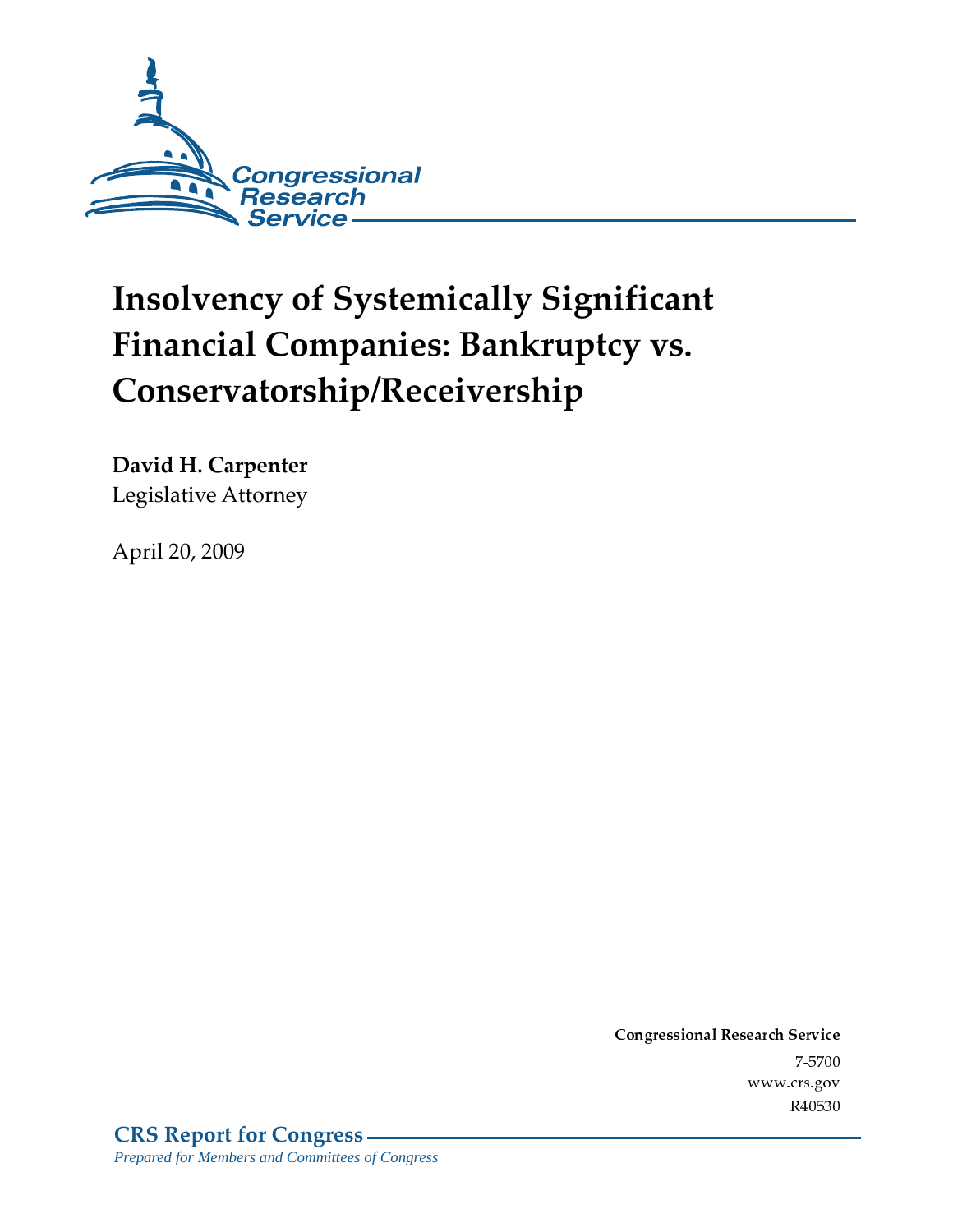## Summary

One clear lesson of the 2008 recession, which brought Goliaths such as Bear Sterns, CitiGroup, AIG, and Washington Mutual to their knees, is that no financial institution, regardless of its size, complexity, or diversification, is invincible. Congress, as a result, is left with the question of how best to handle the failure of systemically significant financial companies (SSFCs). In the United States, the insolvencies of depository institutions (i.e., banks and thrifts with deposits insured by the Federal Deposit Insurance Corporation (FDIC)) are not handled according to the procedures of the U.S. Bankruptcy Code. Instead, they and their subsidiaries are subject to a separate regime prescribed in federal law, called a conservatorship or receivership. Under this regime, the conservator or receiver, which generally is the FDIC, is provided substantial authority to deal with virtually every aspect of the insolvency. However, the failure of most other financial institutions within bank, thrift, and financial holding company umbrellas (including the holding companies themselves) generally are dealt with under the Bankruptcy Code.

In March of 2009, Treasury Secretary Timothy Geithner proposed legislation that would impose a conservatorship/receivership regime, much like that for depository institutions, on insolvent financial institutions that are deemed systemically significant. In order to make a policy assessment concerning the appropriateness of this proposal, it is important to understand both the similarities and differences between insured depositories and other financial institutions large enough or interconnected enough to pose systemic risk to the U.S. economy upon failure, as well as the differences between the U.S. Bankruptcy Code and the FDIC's conservatorship/receivership authority.

This report first discusses the purposes behind the creation of a separate insolvency regime for depository institutions. The report then compares and contrasts the characteristics of depository institutions with SSFCs. Next, the report provides a brief analysis of some important differences between the FDIC's conservatorship/receivership authority and that of the Bankruptcy Code. The specific differences discussed are: (1) overall objectives of each regime; (2) insolvency initiation authority and timing; (3) oversight structure and appeal; (4) management, shareholder, and creditor rights; (5) FDIC "superpowers," including contract repudiation versus Bankruptcy's automatic stay; and (6) speed of resolution. This report makes no value judgment as to whether an insolvency regime for SSFCs that is modeled after the FDIC's conservatorship/receivership authority is more appropriate than using (or adapting) the Bankruptcy Code. Rather, it simply points out the similarities and differences between SSFCs and depository institutions, and compares the conservatorship/receivership insolvency regime with the Bankruptcy Code to help the reader develop his/her own opinion.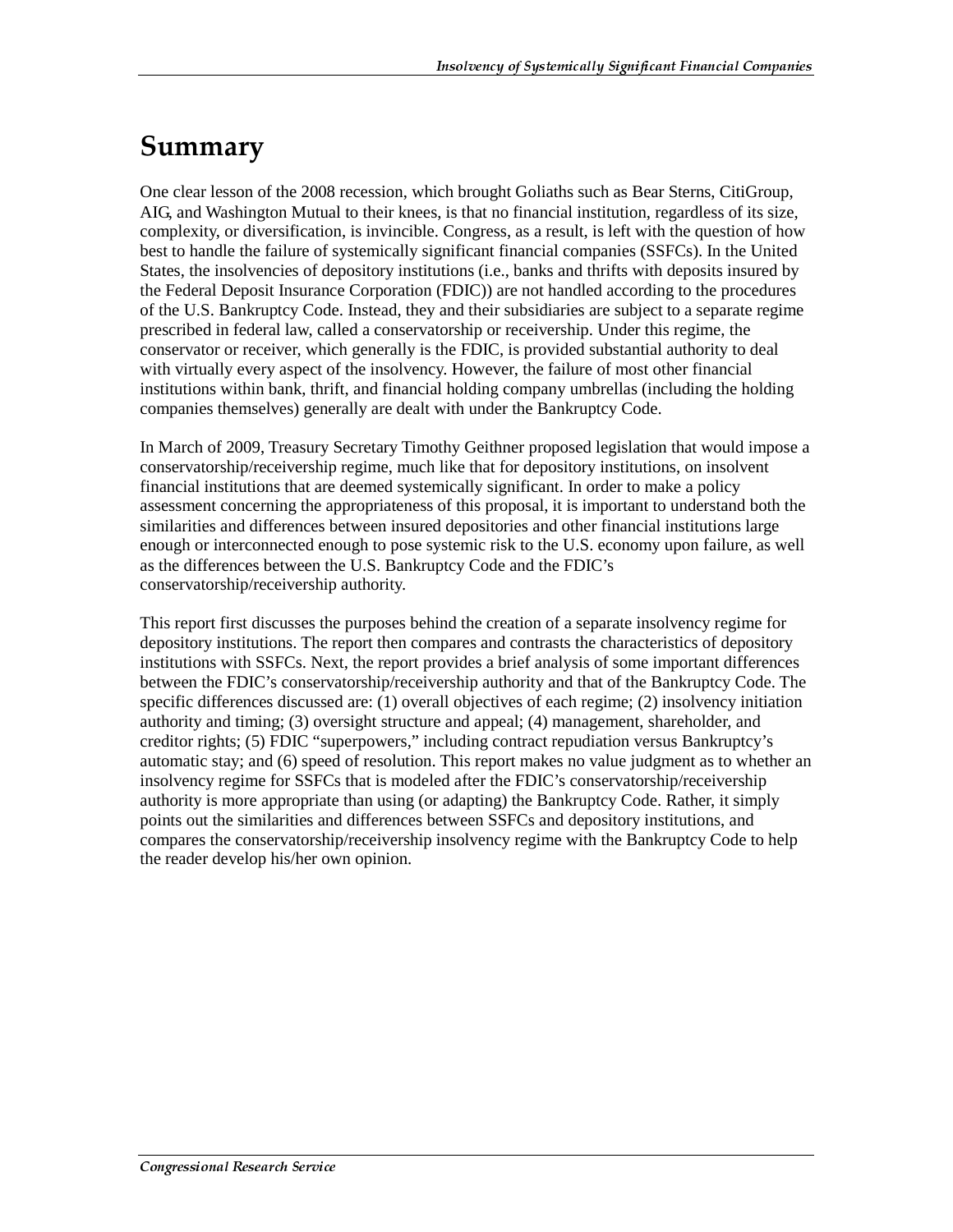# **Contents**

| Comparison of Depository Institutions and Systemically Significant Financial Institutions 2 |
|---------------------------------------------------------------------------------------------|
| Differences Between the FDIC's Conservatorship/Receivership Powers and the                  |
|                                                                                             |
|                                                                                             |
|                                                                                             |
|                                                                                             |
|                                                                                             |
| FDIC "Superpowers," Including Contract Repudiation, Versus Bankruptcy's                     |
|                                                                                             |
|                                                                                             |

### **Contacts**

|--|--|--|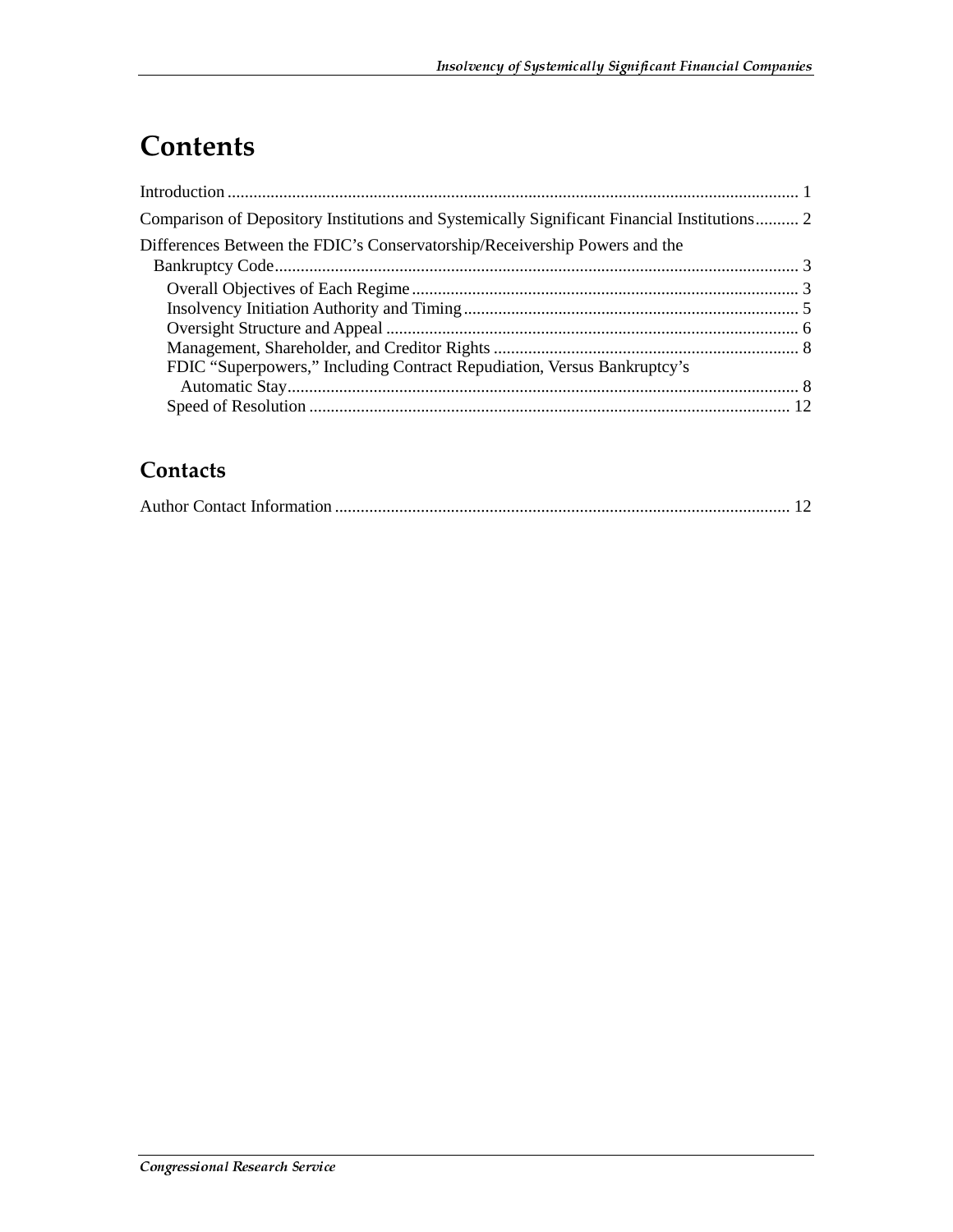### <u>Introduction</u>

One clear lesson of the 2008 recession, which brought Goliaths such as Bear Sterns, CitiGroup, AIG, and Washington Mutual to their knees, is that no financial institution, regardless of its size, complexity, or diversification, is invincible. Congress, as a result, is left with the question of how best to handle the failure of systemically significant financial companies (SSFCs). In the United States, the insolvencies of depository institutions (i.e., banks and thrifts with deposits insured by the Federal Deposit Insurance Corporation (FDIC)) are not handled according to the procedures of the U.S. Bankruptcy Code.<sup>1</sup> Instead, they and their subsidiaries are subject to a separate regime prescribed in federal law, called a conservatorship or receivership.<sup>2</sup> Under this regime, the conservator or receiver, which generally is the FDIC, is provided substantial authority to deal with virtually every aspect of the insolvency. However, the failure of most other financial institutions within bank, thrift, and financial holding company umbrellas (including the holding companies themselves) generally are dealt with under the Bankruptcy Code.<sup>3</sup>

In March of 2009, Treasury Secretary Timothy Geithner proposed legislation that would impose a conservatorship/receivership regime, much like that for depository institutions, on insolvent financial institutions that are deemed systemically significant.<sup>4</sup> In order to make a policy assessment concerning the appropriateness of this proposal, it is important to understand both the similarities and differences between insured depositories and other financial institutions large enough or interconnected enough to pose systemic risk to the U.S. economy upon failure, as well as the differences between the U.S. Bankruptcy Code and the FDIC's conservatorship/receivership authority.

This report first discusses the purposes behind the creation of a separate insolvency regime for depository institutions. The report then compares and contrasts the characteristics of depository institutions with SSFCs. Next, the report provides a brief analysis of some important differences between the FDIC's conservatorship/receivership authority and that of the Bankruptcy Code. The specific differences discussed are: (1) overall objectives of each regime; (2) insolvency initiation authority and timing; (3) oversight structure and appeal; (4) management, shareholder, and creditor rights; (5) FDIC "superpowers," including contract repudiation versus Bankruptcy's automatic stay; and (6) speed of resolution. This report makes no value judgment as to whether an insolvency regime for SSFCs that is modeled after the FDIC's conservatorship/receivership

<sup>&</sup>lt;sup>1</sup> 11 U.S.C. §§ 109(b)(2) and (d).

 $2$  The basic difference between a conservatorship and a receivership is that a conservatorship involves operating the institution as a going concern to protect its assets until it stabilizes or is closed and a receiver appointed. A receiver is charged with liquidating the institution and winding up its affairs. A conservatorship may indicate that the FDIC aims to restore the institution to solvency or that the FDIC had to act quickly without the usual lead time for investigation. In either case, a conservatorship may be followed by a receivership if a determination is made that the institution is not viable. For an in-depth analysis of the FDIC's conservatorship/receivership powers, *see* CRS Report RL34657, *Financial Institution Insolvency: Federal Authority over Fannie Mae, Freddie Mac, and Depository Institutions*, by David H. Carpenter and M. Maureen Murphy. Fannie Mae, Freddic Mac, and the Federal Home Loan Banks are subject to a conservatorship/receivership regime modeled after that for insured depositories.

<sup>&</sup>lt;sup>3</sup> 11 U.S.C. § 109.

<sup>&</sup>lt;sup>4</sup> The proposal is to be known as the "Resolution Authority for Systemically Significant Financial Companies Act of 2009). Text can be found at http://www.ustreas.gov/press/releases/reports/032509%20legislation.pdf. It is unclear exactly which financial firms would be considered "systemically significant." For a detailed analysis of the proposal, s*ee* CRS Report R40526, *Insolvencies of "Systemically Significant Financial Companies" (SSFCs): Proposal for Federal Deposit Insurance Corporation (FDIC) Resolution*, by M. Maureen Murphy.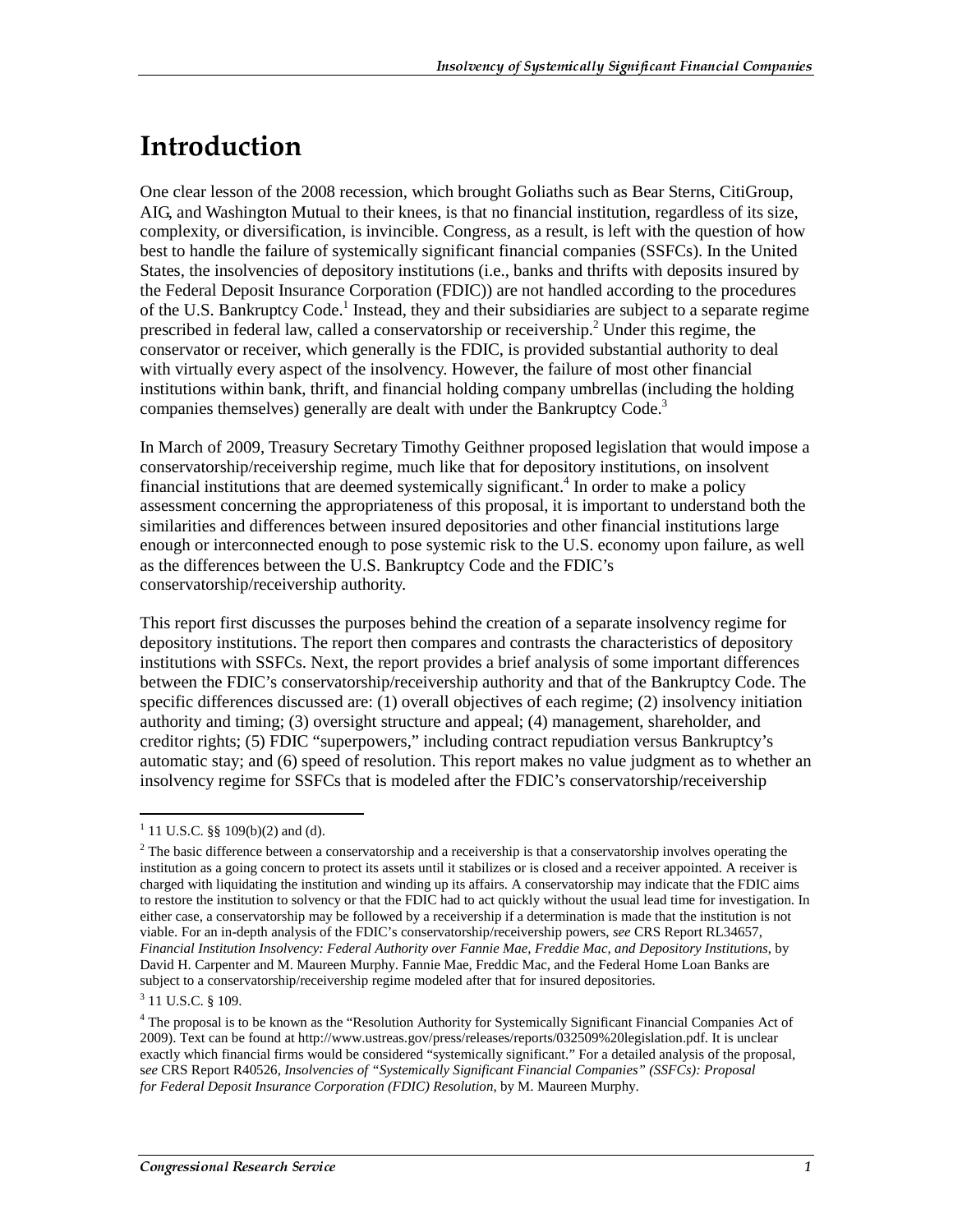authority is more appropriate than using (or adapting) the Bankruptcy Code. Rather, it points out the similarities and differences between SSFCs and depository institutions and compares the conservatorship/receivership insolvency regime with the Bankruptcy Code to help readers develop their own opinions.

# **Comparison of Depository Institutions and** Systemically Significant Financial Institutions

The idea of having a separate insolvency regime for banks goes back at least as far as 1837 when President Van Buren proposed such legislation. A special insolvency system for depositories has existed in some form in the United States since the enactment of the National Bank Act in 1864.<sup>5</sup>

The reasons for having special regimes may have evolved since the creation of federal deposit insurance in 1933. However, many of the justifications for a special regime relate specifically to the functions of and services provided by depositories, which hold true regardless of deposit insurance. Some of these justifications are:

- Large portions of American citizens' wealth are held by depositories;
- Banks and thrifts serve as financial intermediaries for individuals, businesses, and governments;
- Banks and thrifts are crucial to credit and payment systems;
- A large portion of depository assets are highly liquid, thus making depository institutions especially susceptible to runs and insider abuse;<sup>6</sup>
- "Some [banks and thrifts] are individually large relative to GDP ... [and] are closely interconnected through interbank deposits and loans."<sup>7</sup>

For these reasons, it is argued that the pivotal role banks and thrifts play in mainstream economic life exceeds that of most other commercial firms, thus justifying a special regime designed specifically for bank and thrift insolvencies.<sup>8</sup> The corporate bankruptcy code, rather than being tailored to a specific type of firm, applies to all non-exempt companies conducting business or having property in the country.<sup>9</sup> It serves as a one-stop shop for all firms, except for the minority of businesses expressly exempted.

 5 Peter P. Swire, *Bank Insolvency Law Now That It Matters Again*, 42 Duke L. J. 469 (1992).

<sup>6</sup> *See*, Peter P. Swire, *Bank Insolvency Law Now That It Matters Again*, 42 Duke L. J. 469 (1992) and Robert R. Bliss and George G. Kaufman, *U.S. Corporate and Bank Insolvency Regimes: A Comparison and Evaluation*, 2 Va. L. & Bus. Rev. 143 (2007).

<sup>7</sup> Robert R. Bliss and George G. Kaufman, *U.S. Corporate and Bank Insolvency Regimes: A Comparison and Evaluation*, 2 Va. L. & Bus. Rev. 143, 147-48 (2007).

<sup>8</sup> *See, e.g.,* Eva Hüpkes, *Insolvency: Why a Special Regime for Banks?*, CURRENT DEVELOPMENTS IN MONETARY AND FINANCIAL LAW, Vol. 3, pp. 472-74 (2003) and David A. Skeel, Jr., *The Law and Finance of Bank and Insurance Insolvency Regulation*, 76 Tex. L. Rev. 723 (1998). However, some commentators believe a special insolvency regime for banks and thrifts is not justified. *See*, *e.g.*, Charles W. Calomiris, *Runs on Banks and the Lessons of the Great Depression*, CATO Regulation Magazine Vol. 22, No. 1 (Spring 1999)

<sup>[</sup>http://www.cato.org/pubs/regulation/regv22n1/deplesson.pdf].

<sup>&</sup>lt;sup>9</sup> 11 U.S.C. § 109.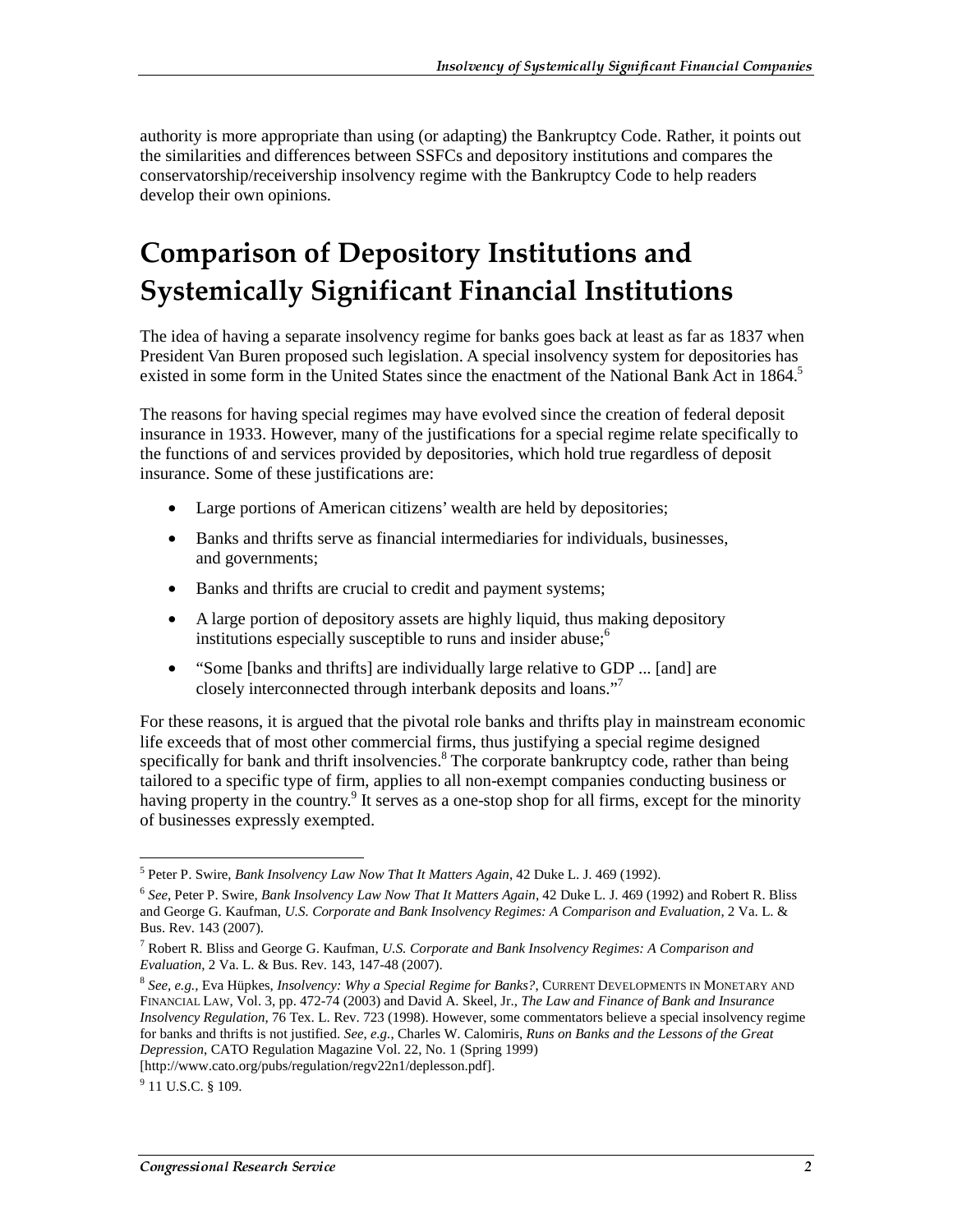This raises the question: Do SSFCs, as a result of their inherent traits, warrant a special insolvency regime modeled after that of depositories? While SSFCs do not hold insured deposits, it is entirely possible that large portions of individuals' wealth could be held by these institutions in other forms. While non-deposit financial products may not be explicitly insured like deposits, financial firms that are truly systemically significant arguably have an implicit backing by the federal government, which considers them too big or interconnected to fail, and thus would warrant federal financial investment to avoid their failure (at least under the current insolvency process).

Aside from the above differences, non-depository financial institutions seem to share other attributes often used to justify a special insolvency regime for banks and thrifts. Non-depositories, just like banks and thrifts, serve as financial intermediaries for individuals, governments, and businesses. They also serve an important role in the payment system, for instance by establishing a more liquid derivatives market from otherwise illiquid, long-term debts. A large portion of their assets can be highly liquid. Finally, SSFCs could hold assets that account for a proportionally large percentage of GDP and that are highly interconnected to other financial firms, including banks and thrifts.

# Differences Between the FDIC's **Conservatorship/Receivership Powers and the Bankruptcy Code**

#### **Overall Objectives of Each Regime**

The FDIC is a federal agency that administers the deposit insurance fund, which is comprised of premiums assessed on the basis of the amount of insured deposits held by an institution<sup>10</sup> under the authority of the Federal Deposit Insurance Act (FDI Act).<sup>11</sup> The primary object of the FDIC when any bank or thrift with FDIC-insured deposits fails is to see to it that insured deposits are protected (i.e., that any insured deposits in the failed bank or thrift are either paid off or transferred to another institution). This process generally requires significant disbursements from the deposit insurance fund and results in the FDIC being the largest creditor of the failed institution.

Federal deposit insurance is backed by the full faith and credit of the United States; $12$  therefore, if the deposit insurance fund is exhausted, the funds of the federal government are at risk. This means that if there were multiple bank or thrift failures that exhausted the deposit insurance fund, federal appropriations would be necessary to supplement the deposit insurance fund and protect insured depositors.<sup>13</sup> Because of the possible threat to the federal fisc,<sup>14</sup> one of the guiding

 $\overline{a}$ 10 For a description of deposit insurance, *see* CRS Report RS20724, *Federal Deposit and Share Insurance: Proposals for Change*, by Walter W. Eubanks. The FDIC currently sets the Designated Reserve Ratio at 1.25 percent or \$1.25 on every dollar of insured deposits. 72 *Fed. Reg.* 65576 (November 21, 2007).

<sup>11 12</sup> U.S.C. §§ 1811 - 1835a.

<sup>12 12</sup> U.S.C. § 1828(a)(1)(B).

<sup>13</sup> According to Timothy Curry and Lynn Shibut, *The Cost of the Savings and Loan Crisis: Truth and Consequences*, 13 FDIC Banking Rev. 26, 33 (2000), in the savings and loan crisis of 1985-1995, 1,043 thrifts failed with assets of (continued...)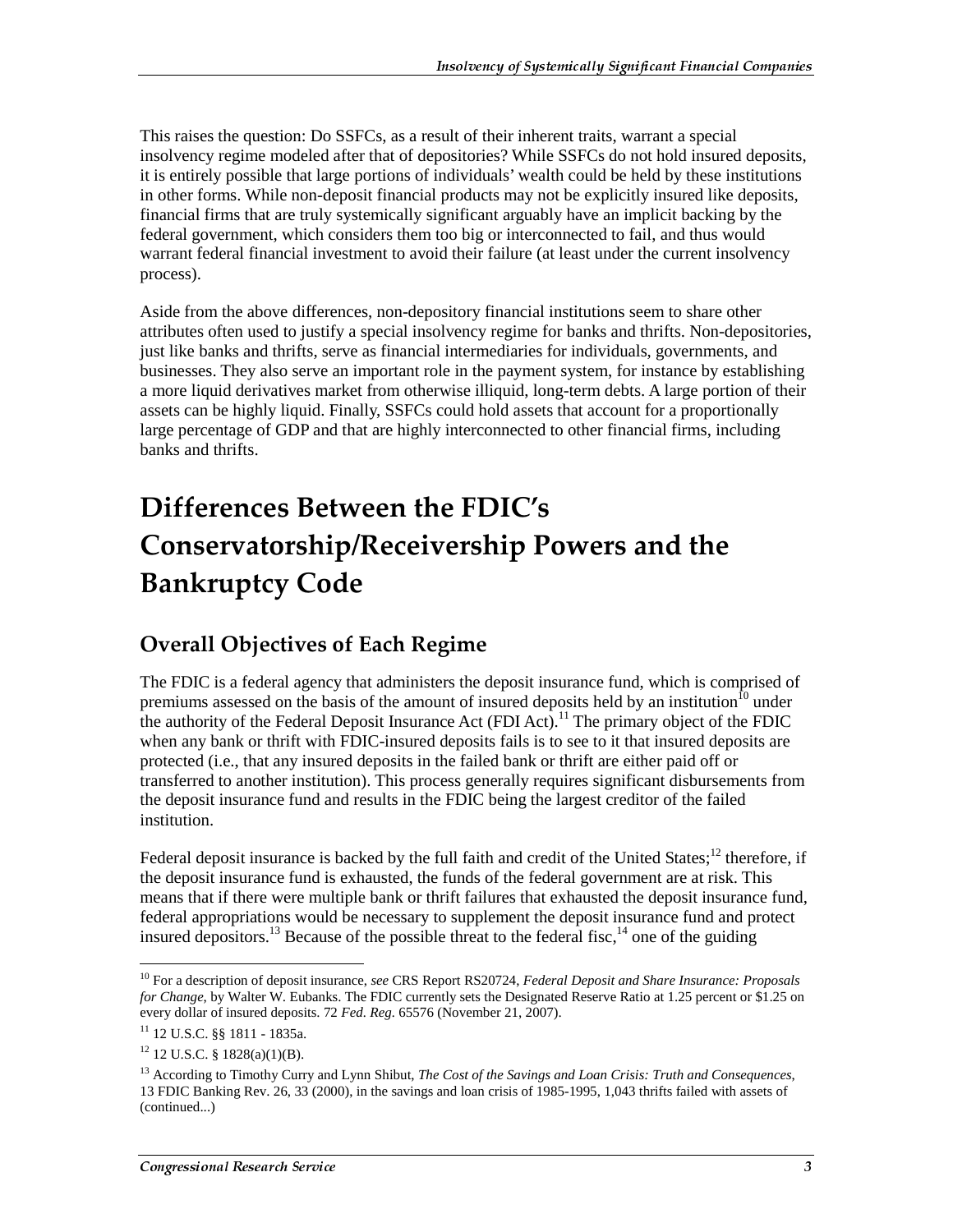principles imposed upon the FDIC in resolving institutional failures is the "least-cost resolution" requirement. Under the FDI Act, the FDIC is prohibited from resolving failing institutions in any manner unless it determines that (1) the action is necessary to protect insured deposits and (2) the total to be expended will cost the deposit fund less than any other possible method. It may not take any action to protect depositors for more than the insured portions of their deposits or protect creditors other than depositors. There is, however, a provision that permits the FDIC to arrange purchase and assumption transactions in which the acquirer may take on uninsured deposit liabilities if the insurance fund does not incur any loss with respect to them that is greater than it would have been had the institution been liquidated.<sup>15</sup>

However, depositor protection is only one slice of the overall objective of the current depository insolvency regime. Another goal of resolving depository institutions is to limit the impact of failures on the overall economy and on local markets. This is achieved by authorizing the FDIC to waive the least-cost resolution requirement to prevent systemic risk, i.e., when complying with that requirement "would have serious adverse effects on economic conditions or financial stability" and when action or assistance under this provision "would avoid or mitigate such adverse effects."16 In fact, one of the intents of establishing the least-cost resolution was to promote the early intervention of financially troubled depository institutions so as to limit the long-term costs of intervention and, thus, to avoid systemic risk.<sup>17</sup>

Corporate bankruptcy, on the other hand, does not have a systemic risk analog. Its primary objectives are to either liquidate a company's assets so as to maximize returns to creditor classes based on a statutorily-defined priority scheme<sup>18</sup> (liquidation, usually under Ch.  $7^{19}$ ) or to reorganize a company's debts so that creditor classes receive more than they would have through liquidation while also maximizing the company's "going concern value" (reorganization, usually under Ch.  $11^{20}$ .<sup>21</sup> One commentator explained it this way:

j

<sup>(...</sup>continued)

over \$500 billion, costing taxpayers \$124 billion and the thrift industry, \$29 billion.

<sup>&</sup>lt;sup>14</sup> The FDIC has authority to borrow "for insurance purposes" up to \$30 billion from the U.S. Treasury. 12 U.S.C. § 1824. FDIC's borrowing is limited to the sum of cash in the deposit insurance fund, the fair market value of assets held by the insurance fund, and the \$30 billion Treasury borrowing limit. 12 U.S.C. § 1825.

 $15$  12 U.S.C. § 1823(c)(4)(A).

<sup>&</sup>lt;sup>16</sup> 12 U.S.C. § 1823(c)(4)(G)(i). Such a waiver requires a determination by the Secretary of the Treasury, in consultation with the President, and upon the recommendation of the FDIC and Board of Governors of the Federal Reserve System (with 2/3's vote from each). This section of the FDI Act also includes provisions requiring the FDIC to impose emergency special assessments on members of the insurance fund; the Secretary of the Treasury to document any determination; and the Comptroller General of the United States to review any determination to provide assistance with respect to, among other things, "the likely effect of the determination and such action on the incentives and conduct of insured depository institutions and uninsured depositors." 12 U.S.C. §§ 1823(d)(4)(G)(ii), (iii), and (iv).

<sup>&</sup>lt;sup>17</sup> Under § 143 of the Federal Deposit Insurance Corporation Improvement Act of 1991, P.L. 102-242, there is a sense of Congress urging the FDIC to favor early resolution of troubled institutions when doing so involves the least possible long-term cost to the insurance fund. To achieve this end, the FDIC is exhorted to follow various practices: entering into competitive negotiation; requiring substantial private investment; requiring owners and holding companies of troubled institutions to make concessions; making sure that there is qualified management for resulting institutions; assuring FDIC participation in the resulting institution; and structuring transactions so that the FDIC does not acquire too much of a troubled institution's problem assets.

<sup>&</sup>lt;sup>18</sup> 11 U.S.C. § 507.

<sup>19 11</sup> U.S.C. § 701, *et seq*.

<sup>20 11</sup> U.S.C. § 1101, *et seq.*

 $^{21}$  Eva H.G. Hüpkes, The Legal Aspects of Bank Insolvency: A Comparative Analysis of Western Europe, the (continued...)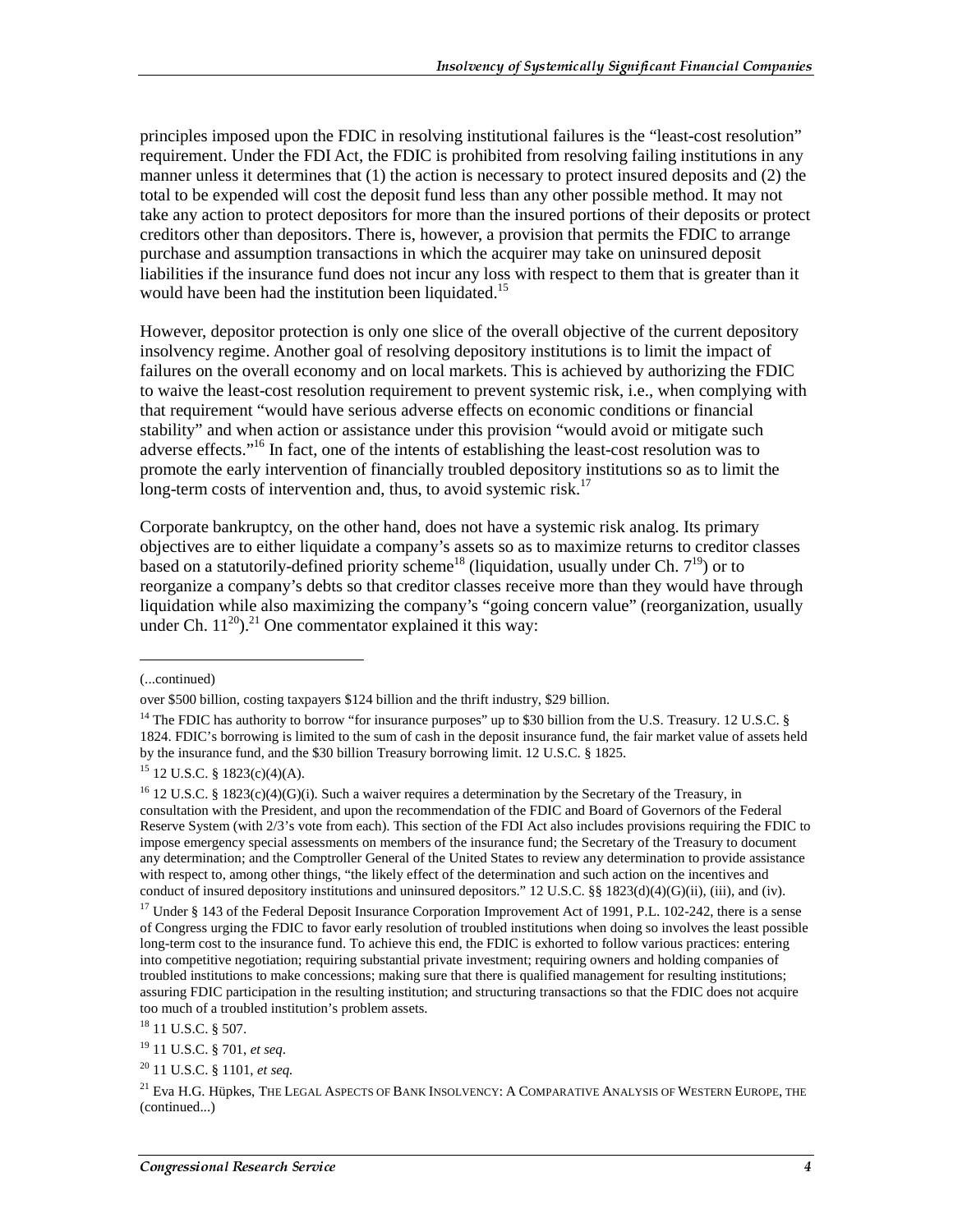Bankruptcy law, in contrast, is not concerned with maintaining confidence in a certain system, but in promoting two fundamental goals. First, bankruptcy law gives debtors an opportunity to make a "fresh start" by granting them a second chance at becoming economically viable. Second, bankruptcy law stops the "race to the courthouse" by placing all similarly situated creditors on an equal footing such that all such creditors receive ratable recoveries.<sup>22</sup>

#### **Insolvency Initiation Authority and Timing**

The decision to appoint a receiver or conservator over a bank or thrift is at the discretion of the depository institution's regulators and is to be based on one or more grounds specified in section 11 of the FDI Act.<sup>23</sup> Neither the creditors of an institution nor its managers have the authority to declare the institution insolvent.

Under section 11, the FDIC may be appointed conservator or receiver for any insured depository institution, i.e., any state- or federally-chartered bank or thrift, the deposits of which are insured by the FDIC. If a receivership of a *federally*-chartered bank or thrift is involved, the FDIC *must* be the appointed receiver.<sup>24</sup> Appointment of a conservator or receiver for a federally-chartered depository institution is generally at the discretion of the institution's chartering authority.<sup>25</sup> In the case of a *state*-chartered depository institution, appointment of a conservator or receiver may be at the discretion of the state chartering authority, the primary federal regulator, or, in certain cases, the FDIC. $^{26}$ 

Under the FDI Act, the appointment of a conservator or receiver need not wait until insolvency, i.e., when the institution has insufficient assets to meet its obligations. The regulators are given sufficient authority to intervene before a deteriorating situation worsens. For example, a conservator or receiver may be appointed if the depository has incurred, or is likely to incur, losses that will deplete capital with no reasonable likelihood of becoming adequately capitalized without federal assistance. $27$ 

j

 $27$  12 U.S.C. § 1821(c).

<sup>(...</sup>continued)

UNITED STATES AND CANADA, pp. 17-20 (2000).

 $^{22}$  John R. Ashmead, *In re Colonial Realty Co.*, 60 Brook. L. Rev. 517, 519 (1994).

<sup>23 12</sup> U.S.C. § 1821.

<sup>&</sup>lt;sup>24</sup> The decision to appoint a receiver for a national bank is to be determined by the OCC "in the Comptroller's discretion." 12 U.S.C. § 191. OCC's decision is generally not subject to judicial review. United Sav. Bank v. Morgenthau, 85 F. 2d 811 (D.C. Cir. 1936), *cert. denied*, 299 U.S. 605 (1935). In addition to the grounds specified in the FDI Act, 12 U.S.C. § 1821(c)(5), the OCC may appoint a receiver upon determining that the bank's board of directors consists of less than five members. 12 U.S.C. § 191(2).

<sup>25 12</sup> U.S.C. §§ 1821(c)(2) and (6) (appointment of the FDIC as conservator or receiver of federally-chartered depository institution at the discretion of the chartering agency)

 $^{26}$ 12 U.S.C. §§ 1821(c)(3), (4), (9), and (10) (appointment of the FDIC as conservator or receiver of state-chartered depository institution). The FDIC may appoint itself as conservator or receiver for a state-chartered, FDIC-insured depository institution upon determining that (1) a state-appointed conservator or receiver has been appointed and 15 consecutive days have passed and one or more depositors has been unable to withdraw any amount of insured deposit or (2) the institution has been closed under state law and the FDIC determines that one of the grounds specified in 12 U.S.C. § 1821(c)(4) exists or existed. If the FDIC acts to appoint itself conservator or receiver under any of those circumstances, the institution is provided with an opportunity for judicial review. 12 U.S.C. § 1821(c)(7). There is also authority for the FDIC to appoint itself as conservator or receiver for any insured depository institution "to reduce loss to the deposit insurance fund." 12 U.S.C. § 1821(c)(10).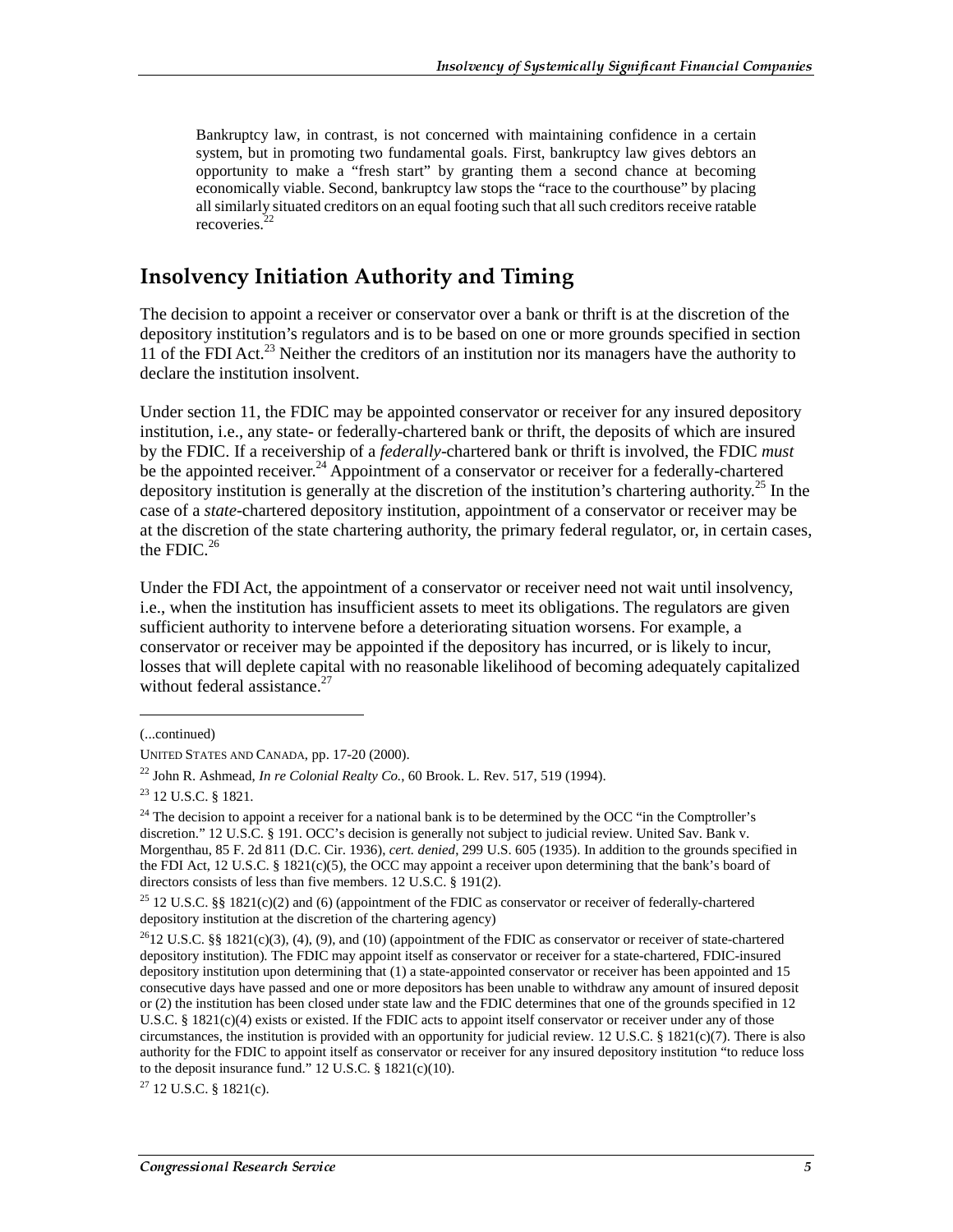The bankruptcy of firms subject to the Bankruptcy Code may be initiated either by management of the companies or by their creditors.<sup>28</sup> Involuntary bankruptcy initiated by creditors generally requires acts of default.<sup>29</sup> Management may strategically initiate bankruptcy proceedings in advance of default, but management may not have economic incentives to do so. Where corporate management does petition for bankruptcy protections in advance of default, it is likely to do so in order to remain in control of the reorganization process or maximize the firm's going concern, rather than for the benefit of the overall economy.<sup>30</sup>

Acceleration clauses and closeout agreements, which are common in derivative contracts and other short-term financing arrangements, that require a company to post collateral or capital upon a triggering event (e.g., credit rating downgrade) may precipitate default. Financial institutions are especially prone to being parties to these contractual arrangements. As will be discussed in greater detail in the *FDIC "Superpowers," Including Contract Repudiation Versus the Automatic Stay* section of this report, many of the short-term financing contracts that tend to include acceleration and closeout arrangements are given unique treatment under both the Bankruptcy Code and the banking laws. $31$ 

#### **Oversight Structure and Appeal**

The conservatorship/receivership regime for insured-depositories is almost entirely administrative in nature with only limited judicial appeal. When an insured bank or thrift becomes insolvent, the institution's charterer,<sup>32</sup> its primary federal regulator, or the FDIC is authorized to act *ex parte* (i.e., without notice or a hearing) to seize the institution and its assets and install the FDIC as conservator or receiver.<sup>33</sup> Unless time is of the essence, prior to taking such action, however, there is consultation between the institution's regulator and the FDIC concerning the imminent failure. This gives the FDIC time to investigate the situation and determine a resolution strategy before releasing information to the public of the looming insolvency.

The powers conferred on the FDIC as conservator or receiver are broad. The FDIC may "take any action authorized by ... [the FDI Act], which the Corporation determines is in the best interests of

 $\overline{a}$ 28 11 U.S.C. §§ 301, 303.

<sup>29 11</sup> U.S.C. § 303.

<sup>30</sup> Robert R. Bliss and George G. Kaufman, *U.S. Corporate and Bank Insolvency Regimes: A Comparison and Evaluation*, 2 Va. L. & Bus. Rev. 143, 156-57 (2007).

<sup>31</sup> Robert R. Bliss and George G. Kaufman, *Derivatives and Systemic Risk: Netting, Collateral, and Closeout*, Federal Reserve Bank of Chicago (2005) [http://www.chicagofed.org/publications/workingpapers/wp2005\_03.pdf].

 $32$  State-chartered banks are chartered by state banking authorities. The primary federal regulator of a federallychartered bank or thrift is its chartering authority. National banks are chartered by the Office of the Comptroller of the Currency (OCC); federal thrifts or savings associations are chartered by the Office of Thrift Supervision (OTS). The primary federal regulator of state-chartered banks is either the Board of Governors of the Federal Reserve System (Fed) or the FDIC, depending upon whether the institution is a member bank, i.e., a member of the Federal Reserve System (FRS).

<sup>&</sup>lt;sup>33</sup> The FDI Act specifies judicial review for only one type of conservatorship or receivership appointment—FDIC's appointment of itself as receiver or conservator if depositors have been unable to access their funds 15 days after the appointment by the state of a receiver or conservator. 12 U.S.C. §  $1821(c)(4)$ . There are also other statutes that provide for post- seizure judicial review in certain instances. E.g. 12 U.S.C. § 203(b) (appointment of a conservator for a national bank). It has also been held that judicial review is available under the Administrative Procedure Act. James Madison Ltd. By Hecht v. Ludwig, 82 F. 3d 1085 (D.C. Cir. 1996).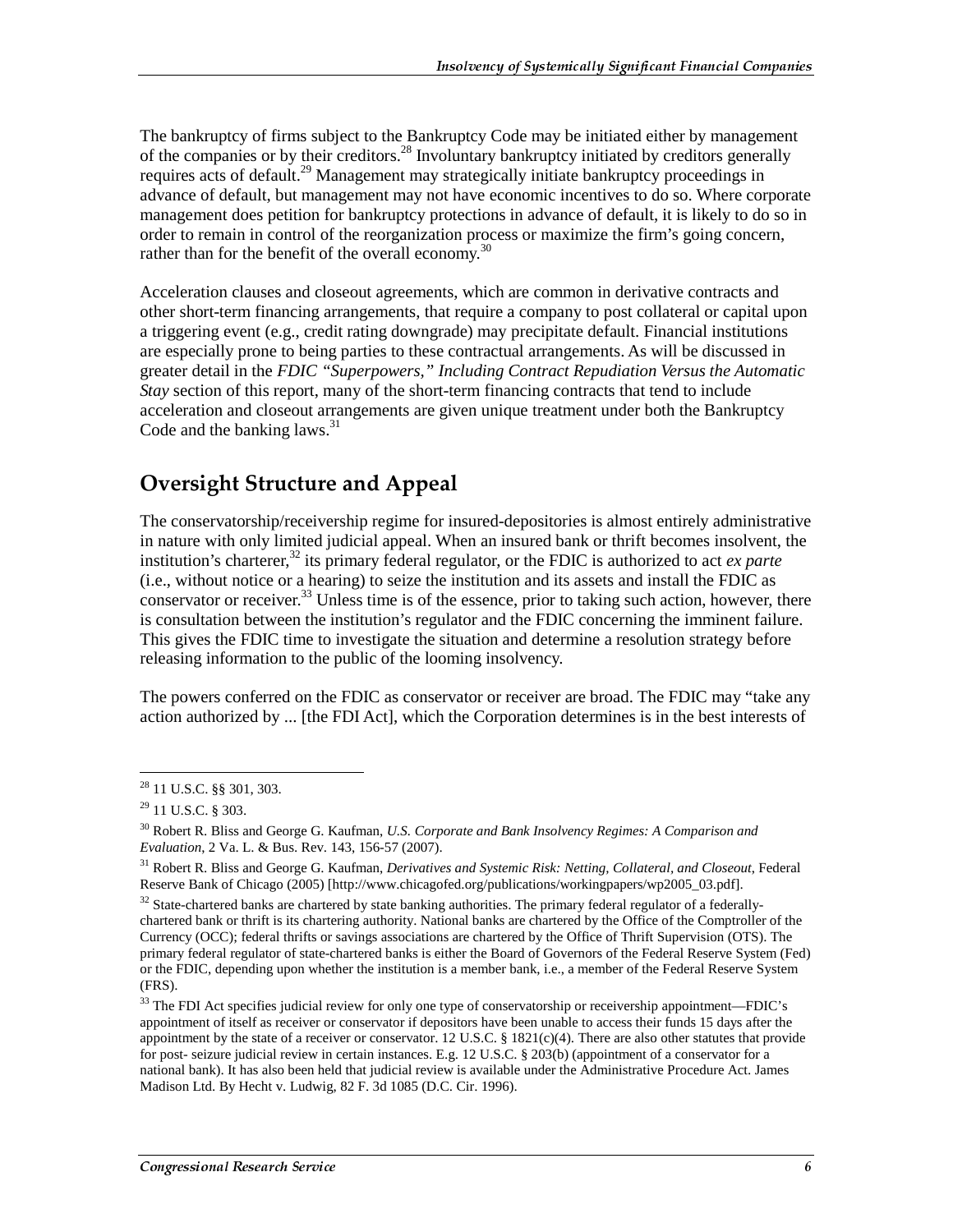the depository institution, its depositors, or the Corporation."<sup>34</sup> A bank or thrift in conservatorship remains subject to "banking agency supervision."<sup>35</sup> Otherwise, the FDIC as conservator or receiver is not subject to any other authority in exercising its powers.<sup>36</sup>

Judicial review of the FDIC's actions as conservator or receiver is limited to a handful of situations. For instance, the FDI Act specifies judicial review for only one type of conservatorship or receivership appointment—FDIC's appointment of itself as receiver or conservator if depositors have been unable to access their funds 15 days after the appointment by the state of a receiver or conservator.<sup>37</sup> Additionally, disputes about claims for insured deposits are to be resolved first by the FDIC in accordance with its regulations, subject to judicial review under the Administrative Procedure Act.<sup>38</sup> Also, the FDIC has the power to repudiate certain contracts entered into by the institution, under certain conditions.<sup>39</sup> The statute limits damages to "actual" direct compensatory damages."<sup>40</sup> Conflicts as to the amount of "actual direct compensatory damages" may be settled in court.

Even when judicial review is allowed, the only remedy generally available is damages. In other words, aggrieved parties usually cannot stop or reverse FDIC decisions.  $41$ 

 $\overline{a}$ 

 $36$  12 U.S.C. § 1821(c)(2)(C). This provision states: "When acting as conservator or receiver ..., the Corporation shall not be subject to the direction or supervision of any other agency or department of the United States or any State in the exercise of the Corporation's rights, powers, and privileges." *See also* 12 U.S.C. § 1821(j), which provides: "Except as provided in this section no court may take any action except at the request of the Board of Directors by regulation or order, to restrain or affect the exercise of powers or functions of the Corporation as a conservator or receiver."

38 12 U.S.C. §§ 1821(f)(3) and (4).

 $40$  12 U.S.C. § 1821(e)(3).

41 Robert R. Bliss and George G. Kaufman, *U.S. Corporate and Bank Insolvency: An Economic Comparison and Evaluation*, Federal Reserve Bank of Chicago (2006)

[http://www.chicagofed.org/publications/workingpapers/wp2006\_01.pdf].

 $34$  12 U.S.C. § 1821(d)(J)(ii).

<sup>35 12</sup> U.S.C. §§ 1821(c)(2)(D) and (3)(D). For example, the FDIC was named conservator of IndyMac Bank, F.S.B., Pasadena, California, closed by OTS on July 8, 2008. As conservator, the FDIC transferred all non-brokered insured deposit accounts and substantially all of the assets to a newly chartered federal thrift, seemingly serving the same function as a bridge bank. *See*, Failed Bank Information, Information for IndyMacBank, F.S.B., Pasadena, CA, http://www.fdic.gov/bank/individual/failed/IndyMac.html. Under 12 U.S.C. § 1821(d)(2)(F), the FDIC may organize and operate a new institution chartered by OCC or OTS, and transfer to it some or all of the failed institution's assets and liabilities. There is also authority for the FDIC to charter a bridge depository institution with a limited life of two years with the possibility of a one-year extension. 12 U.S.C. § 1821(n). Prior to enactment of the Housing and Economic Recovery Act of 2008, P.L. 110-289, § 1604(a), this authority was limited to creation of bridge banks. According to the FDIC's Resolution Handbook, the use of bridge banks is "generally ... limited to situations in which more time is needed to permit the least-costly resolution of a large or complex institution." FDIC, Resolution Handbook 90, http://www.fdic.gov/bank/historical/reshandbook/index.html.

 $37$  12 U.S.C. § 1821(c)(4). There are also other statutes that provide for post-seizure judicial review in certain instances. *See, e.g.*, 12 U.S.C. § 203(b) (appointment of a conservator for a national bank). It has also been held that judicial review is available under the Administrative Procedure Act. James Madison Ltd. By Hecht v. Ludwig, 82 F. 3d 1085 (D.C. Cir. 1996).

 $39$  12 U.S.C. § 1821(e)(1). The statute contains specific provisions relating to various types of contracts and leases. These include contracts for the sale of real property, 12 U.S.C.§ 1821(e)(6); service contracts, 12 U.S.C. § 1821(e)(7); and any certain securities contract, commodity contract, forward contract, repurchase agreement, swap agreement, or similar agreement that the FDIC determines to be a "qualified financial contract." 12 U.S.C. §§ 1821(e)(8) - (10). Contracts with a Federal Home Loan Bank and the Federal Reserve Bank may not be repudiated. 12 U.S.C. § 1921)(e)(13).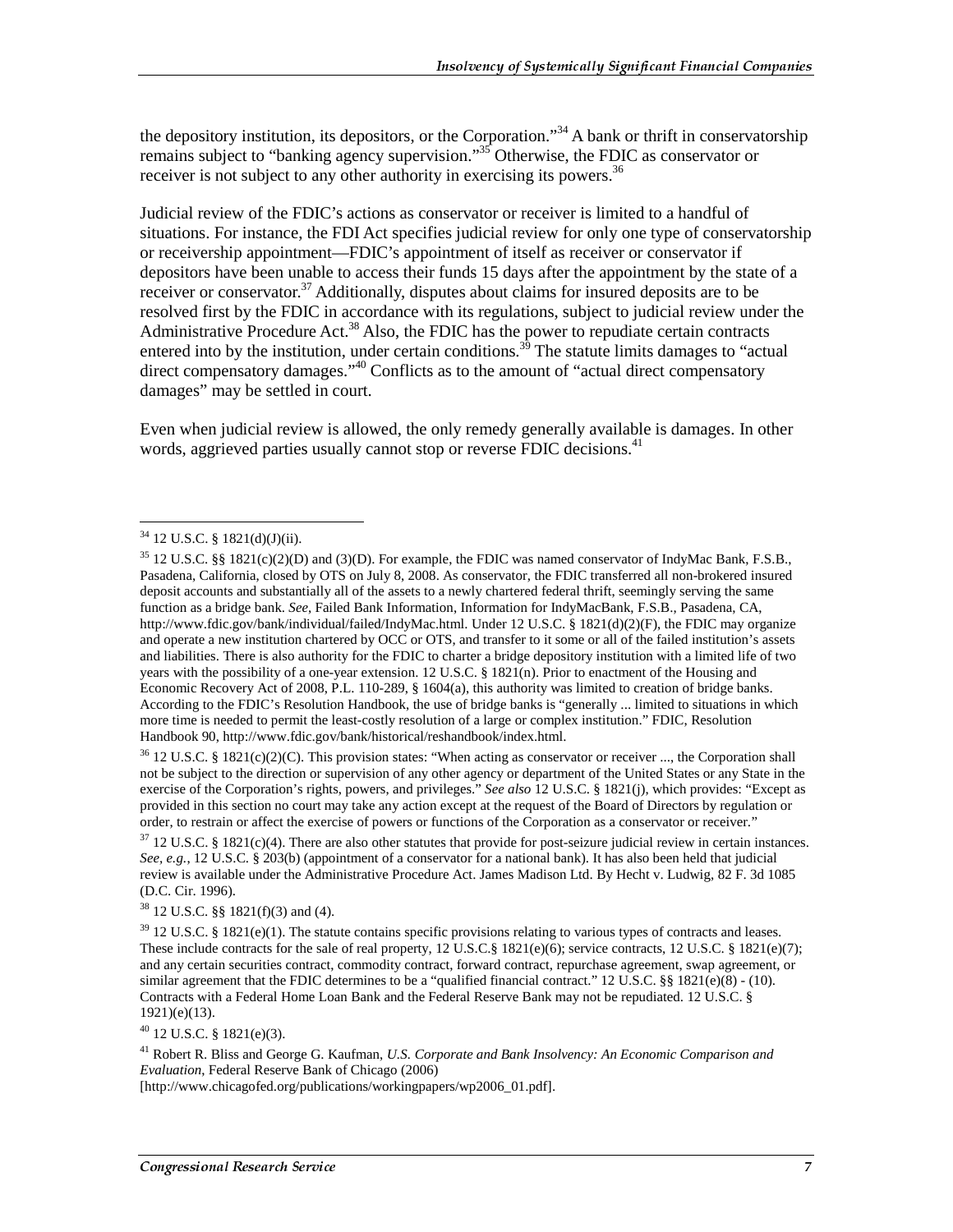Bankruptcy proceedings are judicial. They are performed under the supervision of a federal court with individual parties having their own legal representation. Bankruptcy proceedings are coordinated by a court-appointed representative (e.g., a trustee in Ch. 7 or the firm's management in Ch. 11), with the approval and oversight of a bankruptcy judge. Most decisions affecting the bankruptcy estate may be appealed to a higher court, and some decisions may not go into effect until such litigation is settled. $42$ 

#### Management, Shareholder, and Creditor Rights

As successor to the institution, the FDIC is authorized to operate the institution and endowed with "all the powers of the members or shareholders, the directors, and the officers of the institution." $43$ As a result, the FDIC usually removes and replaces senior management of a failed depository and eliminates shareholders' rights and powers.<sup>44</sup> These decisions are not subject to judicial review. Creditors also have no say in the decisions made by the FDIC as conservator or receiver. Instead, decisions are primarily guided by the least-cost resolution.

In contrast, creditors and management wield control over major decisions during corporate reorganizations. During reorganization proceedings, management generally remains in control of a firm, for instance, disposing of property in the ordinary course of business.<sup>45</sup> Creditors and management, as well as shareholders, can play a role in adopting a reorganization plan. As one scholar explains:

All creditors have "standing" to be represented in the proceedings, although the dynamics of voting [based on creditor classes] may lead to certain minority blocks being effectively frozen out. Each creditor group, and in reorganizations also management and shareholders, must vote to approve the plans proposed by management, receiver, or trustee.<sup>46</sup>

When creditors cannot agree to a reorganization plan, the bankruptcy court has "cram down" authority, i.e. the authority to approve a plan over creditor objections as long as it meets certain statutory standards.<sup>47</sup> As previously mentioned, decisions made or approved by a bankruptcy court are appealable to a higher court.

### FDIC "Superpowers," Including Contract Repudiation, Versus Bankruptcy's Automatic Stay

A "stay" is a power by which creditors are, at least temporarily, prevented from pursuing their claims against a default entity. As one commentator explains:

 $\overline{a}$ <sup>42</sup> *Id*.

<sup>43 12</sup> U.S.C. § 1821(d)(2).

<sup>44</sup> Eva H.G. Hüpkes, THE LEGAL ASPECTS OF BANK INSOLVENCY: A COMPARATIVE ANALYSIS OF WESTERN EUROPE, THE UNITED STATES AND CANADA, pp. 64-66 (2000).

<sup>45 11</sup> U.S.C. § 363.

<sup>46</sup> Robert R. Bliss and George G. Kaufman, *U.S. Corporate and Bank Insolvency: An Economic Comparison and Evaluation*, Federal Reserve Bank of Chicago (2006)

<sup>[</sup>http://www.chicagofed.org/publications/workingpapers/wp2006\_01.pdf].

 $^{47}$  11 U.S.C. § 1129(b).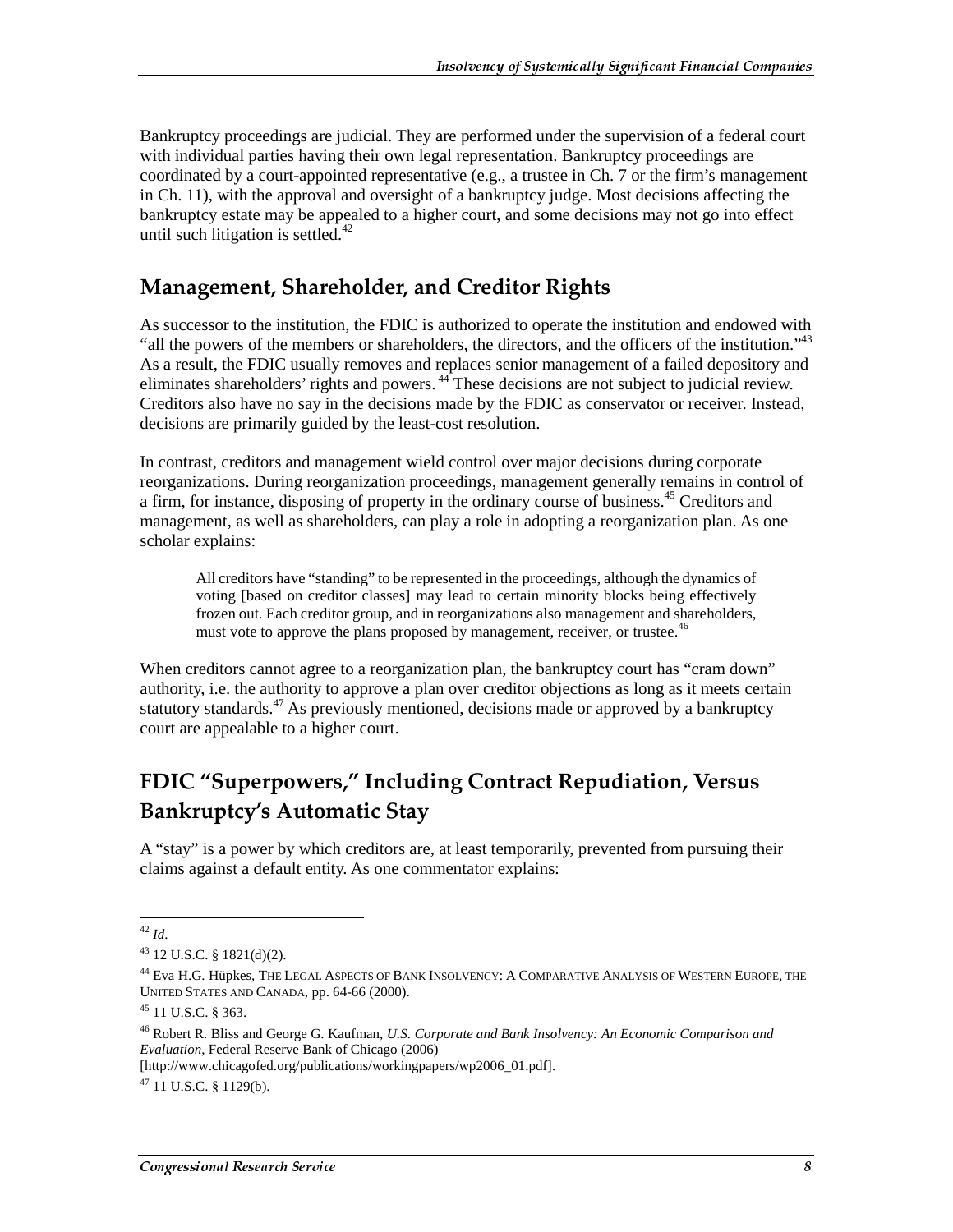Stays permit the resolution authority [the time to] collect and validate claims, to determine the best way to dispose of assets in an orderly, non-fire-sale manner, and to treat all likepriority creditors equally. Stays prevent creditor runs and keep contracts in force – the counter party is bound by the contract; claims on the insolvent firm remain pending; and collateral may usually not be liquidated. This facilitates the coordination of creditor claims.<sup>48</sup>

The stay is an important tool under the U.S. Bankruptcy Code, especially for reorganizations. The Code establishes a general stay automatically upon petitioning for bankruptcy.<sup>49</sup> However, the Code provides a number of exceptions to the automatic stay, including for many securities contracts, commodity contracts, forward contracts, repurchase agreements, swap agreements, and netting arrangements.<sup>50</sup> These contracts that are exempted from the automatic stay are very similar to "qualified financial contracts," which, as discussed below, are provided special protections under the bank and thrift insolvency regime, as well. As previously mentioned, it is especially common for financial institutions to be parties to these contractual arrangements, making special protections provided for them all the more important in case of a financial institution's insolvency.

Additionally, the Bankruptcy Code provides trustees the authority to avoid, i.e. claw-back or reverse, certain transfers (subject to certain limitations<sup>51</sup>) made by debtors if five conditions are met: (1) the transfer was made "to or for the benefit of a creditor"; (2) the transfer was for a debt owed before the transfer; (3) the transfer "was made while the debtor was insolvent"; (4) the transfer occurred "on or within 90 days" of the petition or within one year if the transfer was made to an "insider"<sup>52</sup>; and (5) the creditor received more from the transfer than it would have through bankruptcy proceedings.<sup>53</sup> The purpose of this avoidance power is to facilitate the equitable distribution of the bankruptcy estate's assets among credit classes and to limit the "race to the courthouse" problem.<sup>54</sup> Most securities contracts,<sup>55</sup> commodity contracts,<sup>56</sup> forward contracts,<sup>57</sup> repurchase agreements,<sup>58</sup> swap agreements,<sup>59</sup> and netting arrangements<sup>60</sup> are exempted from the trustees' general avoidance power. The Code also provides trustees the authority to avoid certain fraudulent transfers made within two years of petition under limited circumstances.<sup>61</sup>

 $\overline{a}$ 

53 11 U.S.C. § 547(b).

<sup>48</sup> Robert R. Bliss and George G. Kaufman, *U.S. Corporate and Bank Insolvency: An Economic Comparison and Evaluation*, Federal Reserve Bank of Chicago (2006)

<sup>[</sup>http://www.chicagofed.org/publications/workingpapers/wp2006\_01.pdf].

 $49$  11 U.S.C. § 362(a).

 $50$  11 U.S.C. § 362(b).

<sup>51</sup> *See*, *e.g.*, 11 U.S.C. §§ 546, 547, 555, 556, 559, 560, 561.

 $52$  The term "insider" is defined at 11 U.S.C. § 101(31).

<sup>&</sup>lt;sup>54</sup> Collier on Bankruptcy § 5-547.01 ( $15<sup>th</sup>$  ed. rev.).

<sup>55 11</sup> U.S.C. § 555.

<sup>56 11</sup> U.S.C. § 556.

<sup>57 11</sup> U.S.C. § 556.

<sup>58 11</sup> U.S.C. § 559.

<sup>59 11</sup> U.S.C. § 560.

 $^{60}$  11 U.S.C. § 561.

 $61$  11 U.S.C. § 548.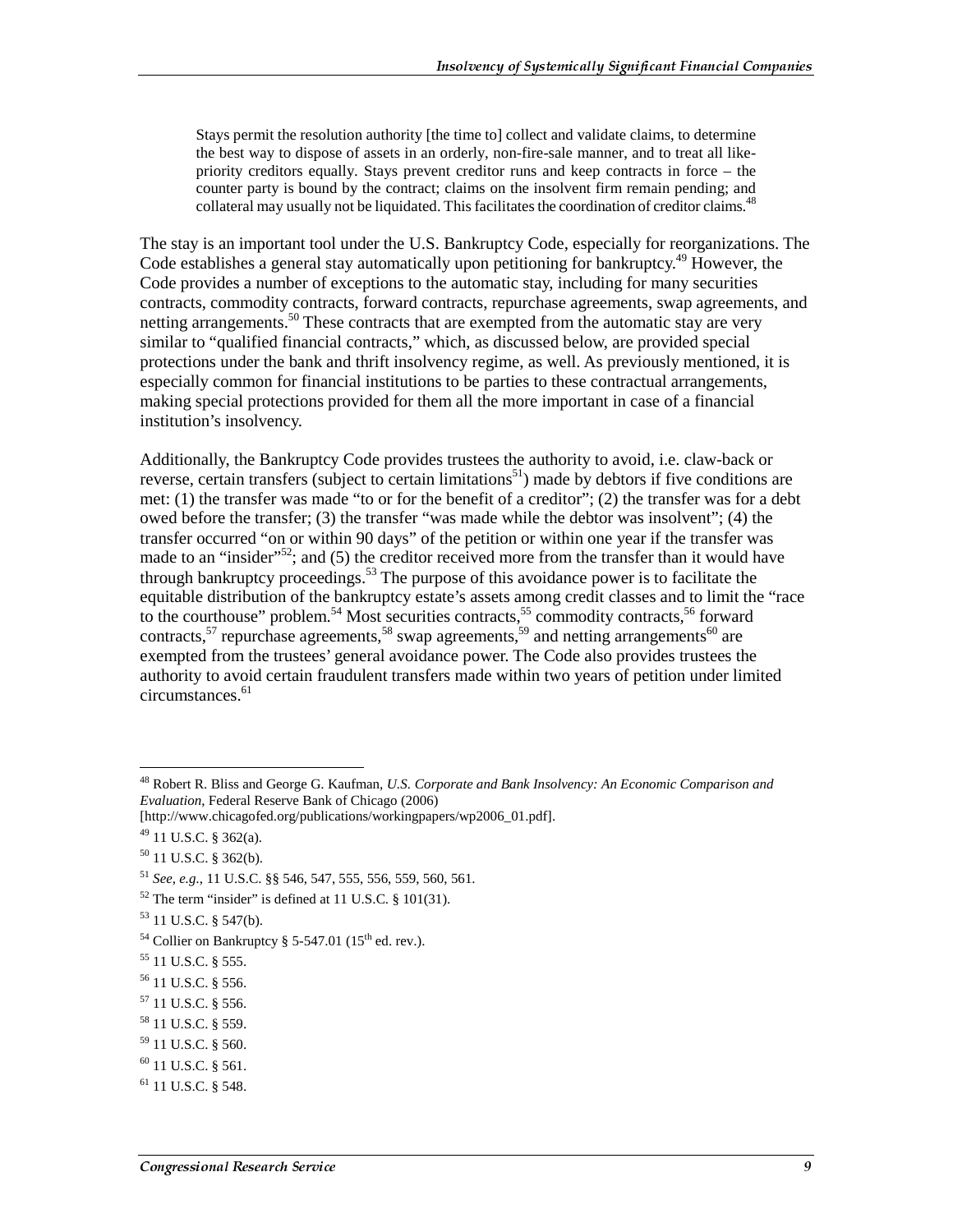Whereas the general rule under the Bankruptcy Code is the implementation of the automatic stay to provide time for similarly situated creditors to negotiate their claims, the FDIC as conservator or receiver is primarily focused on a seamless continuation of access to deposits and the administration of other bank affairs.<sup>62</sup> The FDIC has a number of tools, called "superpowers," to deal with insolvent depository institutions that stem from long-standing judicial decisions, many of which were later codified into law. These powers, in some respects, exceed the authority of a bankruptcy court. They include the power to reorganize the institution, to sell its assets, as well as to disaffirm and repudiate certain claims, with little judicial oversight.<sup>63</sup>

The FDIC, as conservator or receiver, may disaffirm or repudiate certain contracts if allowing performance would be "burdensome" and "disaffirmance or repudiation ... will promote the orderly administration of the institution's affairs."<sup>64</sup>

There are, however, statutory exceptions to the FDIC's broad repudiation/disaffirmance powers, including for "qualified financial contracts." A "qualified financial contract" is defined as "any securities contract, commodity contract, forward contract, repurchase agreement, swap agreement, and any similar agreement that the ... [FDIC] determines by regulation, resolution, or order to be a qualified financial contract.... "65 Counterparties to these contracts are given greater protection than other creditors.

The FDIC, as conservator or receiver, is free to repudiate and disaffirm qualified financial contracts, as long as the decision to do so is made within a reasonable time,  $66$  and only if the FDIC repudiates or disaffirms all qualified financial contracts with a particular counterparty and its affiliates.<sup>67</sup> In other words, the FDIC must either repudiate or disaffirm all qualified financial contracts with a particular party and its affiliates or may not repudiate or disaffirm any of them. Also, the damages available to counterparties of qualified financial contracts that are repudiated are more expansive than the "actual direct compensatory damages" available for the repudiation of other contracts. The damages available in such a situation would include "normal and reasonable costs of cover or other reasonable measures of damages utilized in the industries for such contract and agreement claims."<sup>68</sup>

Counterparties to qualified financial contracts are granted additional protections under the FDIC's conservatorship/receivership powers. Counterparties to qualified financial contracts generally are free to exercise rights (to net, terminate, or liquidate) under such contracts that are triggered by

 $\overline{a}$ 

<sup>62</sup> Robert R. Bliss and George G. Kaufman, *U.S. Corporate and Bank Insolvency Regimes: A Comparison and Evaluation*, 2 Va. L. & Bus. Rev. 143, 158-59 (2007).

<sup>63</sup> *See*, *e.g.*, Thomas C. Baxter, Jr., Joyce M. Hansen, and Joseph H. Sommer, *Two Cheers for Territoriality: An Essay on International Bank Insolvency Law*, 78 Am. Bankr. L. J. 57, 72 (2004); Robert W. Norcross, Jr., *The Bank Insolvency Game: FDIC Superpowers, the D'Oench Doctrine, and Federal Common Law*, 103 Banking L. J. 316, 328 (1986); Fred Galves, *Might Does Not Make Right: The Call for Reform of the Federal Government's D'Oench, Duhme and 12 U.S.C. 1823(e) Superpowers in Failed Bank Litigation*, 80 Minn. L. Rev. 1323 (1996); Robert W. Norcross, Jr., *The Bank Insolvency Game: FDIC Superpowers, the D'Oench Doctrine, and Federal Common Law*, 103 Banking L. J. 316, n.137 (1986).

 $64$  12 U.S.C. § 1821(e)(1).

 $65$  12 U.S.C. § 1821(e)(8)(D)(i).

<sup>66 12</sup> U.S.C. §§ 1821(e)(1) and (8)(F).

 $67$  12 U.S.C. § 1821(e)(11).

<sup>68 12</sup> U.S.C. § 1821(e)(3)(C).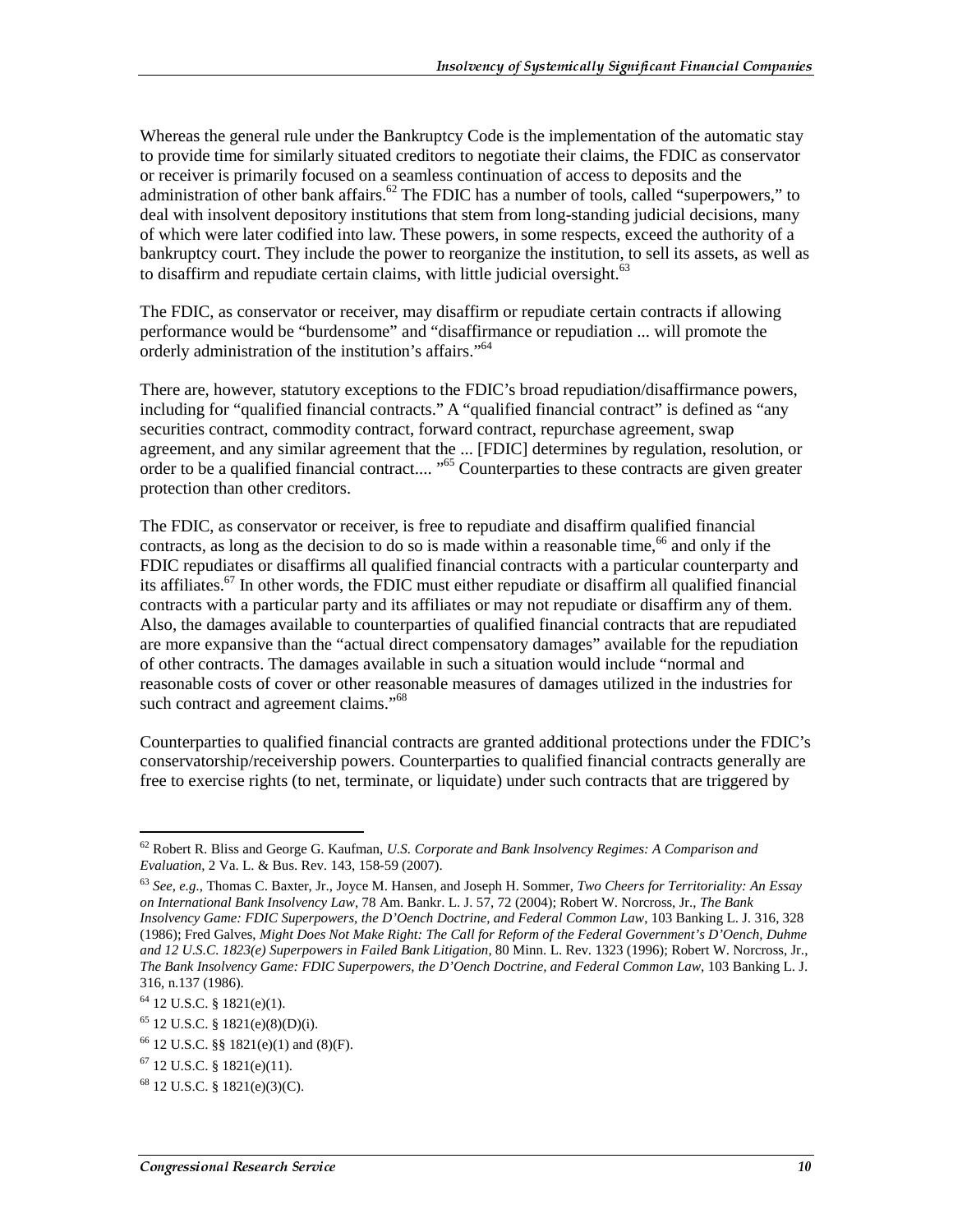the appointment of a *receiver*, 69 except that counterparties whose rights are triggered either as a result of the appointment of a receiver or as a result of the financial condition of a depository for which a receiver was appointed shall be stayed (prevented) from exercising such rights until the counterparties are notified of a transfer of the qualified financial contract or until 5:00 p.m. of the business day after the appointment of the receiver.<sup>70</sup>

Counterparties to qualified financial contracts whose rights would be triggered by the appointment of a *conservator* or by the financial condition that results in the appointment of a conservator, *may not* exercise such rights.71 However, counterparties are free to exercise rights under qualified financial contracts triggered by the default *of the contracts* (as opposed to the insolvency of the depository institution) when a depository is in *conservatorship*. 72

The FDIC, as conservator or receiver, is free to transfer qualified financial contracts as long as certain notice requirements are met. But the FDIC must either transfer all qualified financial contracts with a particular party and its affiliates to a single financial institution, or it may not transfer any of them. $73$ 

Finally, the FDIC as conservator or receiver may not avoid (i.e., reverse or claw-back) any property transfer pursuant to a qualified financial contract unless the transfer was performed with the "actual intent to hinder, delay, or defraud."<sup>74</sup>

Another superpower given to the FDIC, both as receiver and in its corporate capacity, is the power to defeat claims against its interests in assets it has acquired in a receivership or through open institution assistance. To prevail on a claim that tends to defeat or diminish the FDIC's interest in such an asset, the claimant must show that there was a written agreement, executed contemporaneously with the institution's acquisition of the assets, approved by the institution's board of directors or its loan committee, and continuously reflected on the institution's books.<sup>75</sup> This power provides the FDIC protection "from unwritten or unrecorded agreements."<sup>76</sup> There also are statutory exemptions from the contemporaneous execution requirement—agreements lawfully collateralizing deposits or other loans by governmental entities, bankruptcy estate funds, extensions of credit from Federal Home Loan Banks and Federal Reserve Banks and "qualified financial contracts."<sup>77</sup>

In addition, the FDIC may acquire a court-issued temporary stay from "judicial actions or proceedings to which [a depository] institution is or becomes a party." The stay can last up to 45 days after the appointment of a conservator or 90 days after the appointment of a receiver.<sup>78</sup>

 $\overline{a}$ 

 $69$  12 U.S.C. § 1821(e)(8)(A).

 $^{70}$  12 U.S.C. § 1821(e)(10)(B)(i).

<sup>71 12</sup> U.S.C. § 1821(e)(10)(B)(ii).

 $72$  12 U.S.C. § 1821(e)(8)(E).

 $73$  12 U.S.C. §§ 1821(e)(8)(F), (9), and (10).

<sup>74 12</sup> U.S.C. § 1821(e)(8)(C).

 $^{75}$  12 U.S.C. § 1823(e)(1).

<sup>76</sup> Rebecca J. Simmons, *Bankruptcy and Insolvency Provisions Relating to Swaps and Derivatives*, NUTS AND BOLTS OF FINANCIAL PRODUCTS 2001: UNDERSTANDING THE EVOLVING WORLD OF CAPITAL MARKETS & INVESTMENT MANAGEMENT PRODUCTS, Corporate Law and Practice Handbook Series 937, 968 (2004).

 $77$  12 U.S.C. § 1823(e)(2).

<sup>78 12</sup> U.S.C. § 1821(d)(12).